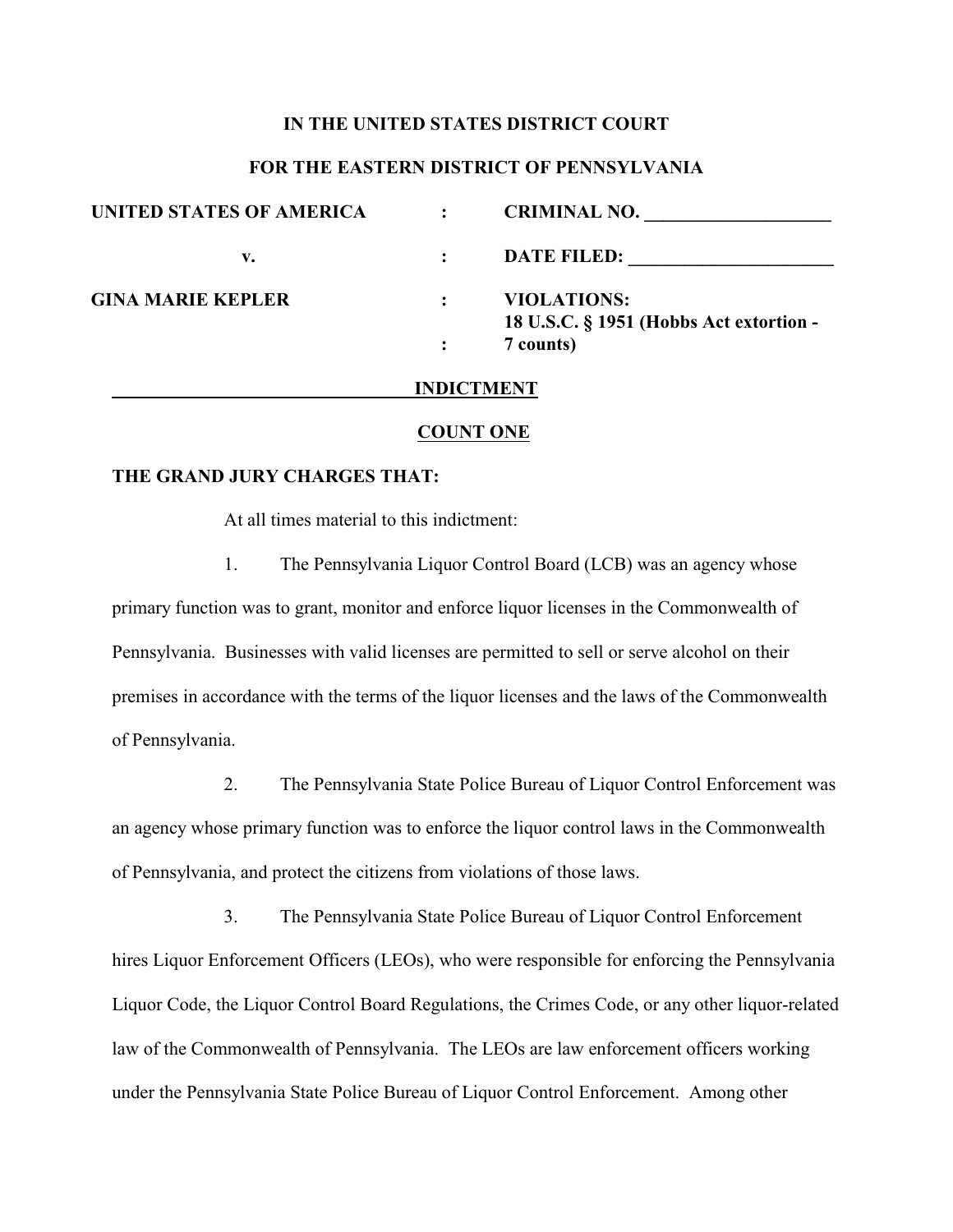things, LEOs are empowered to conduct investigations at licensed establishments for the purpose of identifying violations of the Pennsylvania Liquor Code, the Liquor Control Board Regulations, the Crimes Code, or any other liquor-related law of the Commonwealth of Pennsylvania; investigate unlicensed establishments involved in the unlawful sale of alcoholic beverages; conduct routine inspections of licensed establishments; randomly inspect licensed establishments for the illegal sales of alcoholic beverages to minors; conduct investigations of checks written by a licensee for the purchase of alcohol that are returned by a financial institution due to insufficient funds; and, investigate nuisance bars. Upon completion of an investigation, LEOs are authorized to issue a citation which could result in a closure of the licensee's business.

4. The Commonwealth of Pennsylvania Rules of Conduct for Enforcement Officers prohibits any LEO from participating in any form of solicitation where use is made of their identification card, badge, official position, title or uniform. Accordingly, LEOs are prohibited from selling tickets, collecting money or soliciting funds whether during working or nonworking hours. The Rules of Conduct expressly state that "employees shall not solicit, seek, or accept from any person, individual, or corporation, any gift or favor which might reasonably be expected to influence the employee in the discharge of official duties."

5. Defendant GINA MARIE KEPLER was employed as a LEO for the Pennsylvania State Police Bureau of Liquor Control Enforcement from on or about July 3, 2000 until in or about February 2009.

6. Chill Bar, located at 102 Buck Road, Holland, Pennsylvania in Bucks County, is a restaurant with a liquor license issued by the Liquor Control Board and enforced by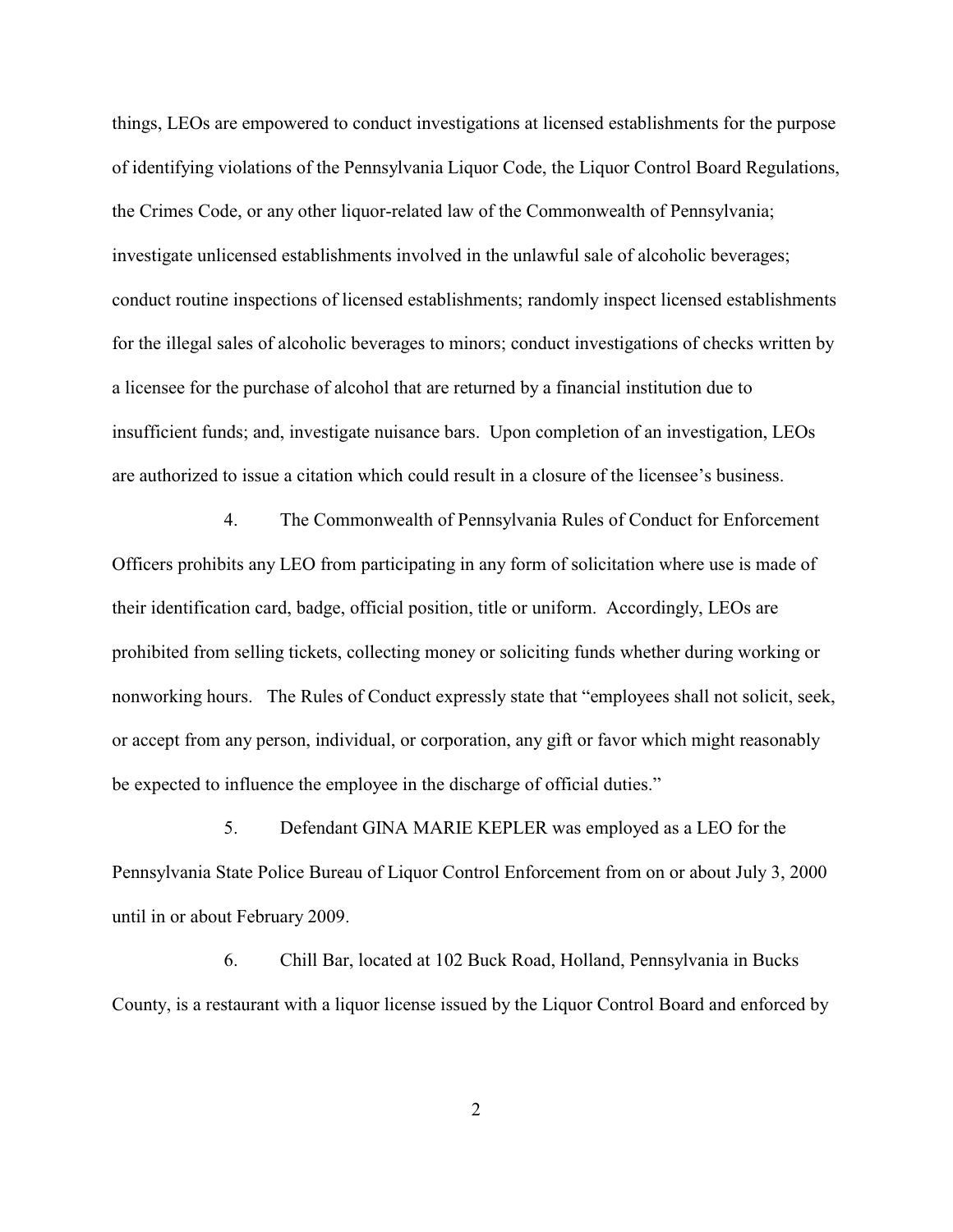the Pennsylvania State Police Bureau of Liquor Control Enforcement. The Chill Bar opened for business in or about October 2006.

7. Before the Chill Bar opened, defendant GINA MARIE KEPLER, in her capacity as a LEO, met with the owner in or about October 2006 in order to advise him how the restaurant could operate in compliance with LCB regulations. Defendant KEPLER told the owner that he would inevitably "screw up" and that she would have to close the bar. Defendant KEPLER further told the owner he should purchase an "identification checker." Defendant KEPLER told the owner that if he gave her \$1,040 in cash, she would get him a checker for use in the bar.

8. In or about October 2006, defendant GINA MARIE KEPLER accepted \$1,040 in cash from the owner of Chill Bar, which she was not authorized to take. Doing so was in direct violation of the Rules of Conduct for Law Enforcement Officers.

9. After months of delay, defendant GINA MARIE KEPLER delivered an identification checker to the owner of the Chill Bar. However, defendant KEPLER later returned to the bar and took it back, promising to get the owner a better identification checker. Despite her promise, defendant KEPLER never gave the owner another identification checker nor did she repay the \$1,040.

10. In or about December 2006, defendant GINA MARIE KEPLER told the owner that if he paid her \$1,100 in cash, she would buy him tickets for Philadelphia Eagles games. Defendant KEPLER accepted \$1,100 in cash from the owner, but never gave him any Eagles game tickets nor did she repay the \$1,100.

11. During the period of approximately October 2006 through on or about December 24, 2006, defendant GINA MARIE KEPLER occasionally suggested to the owner that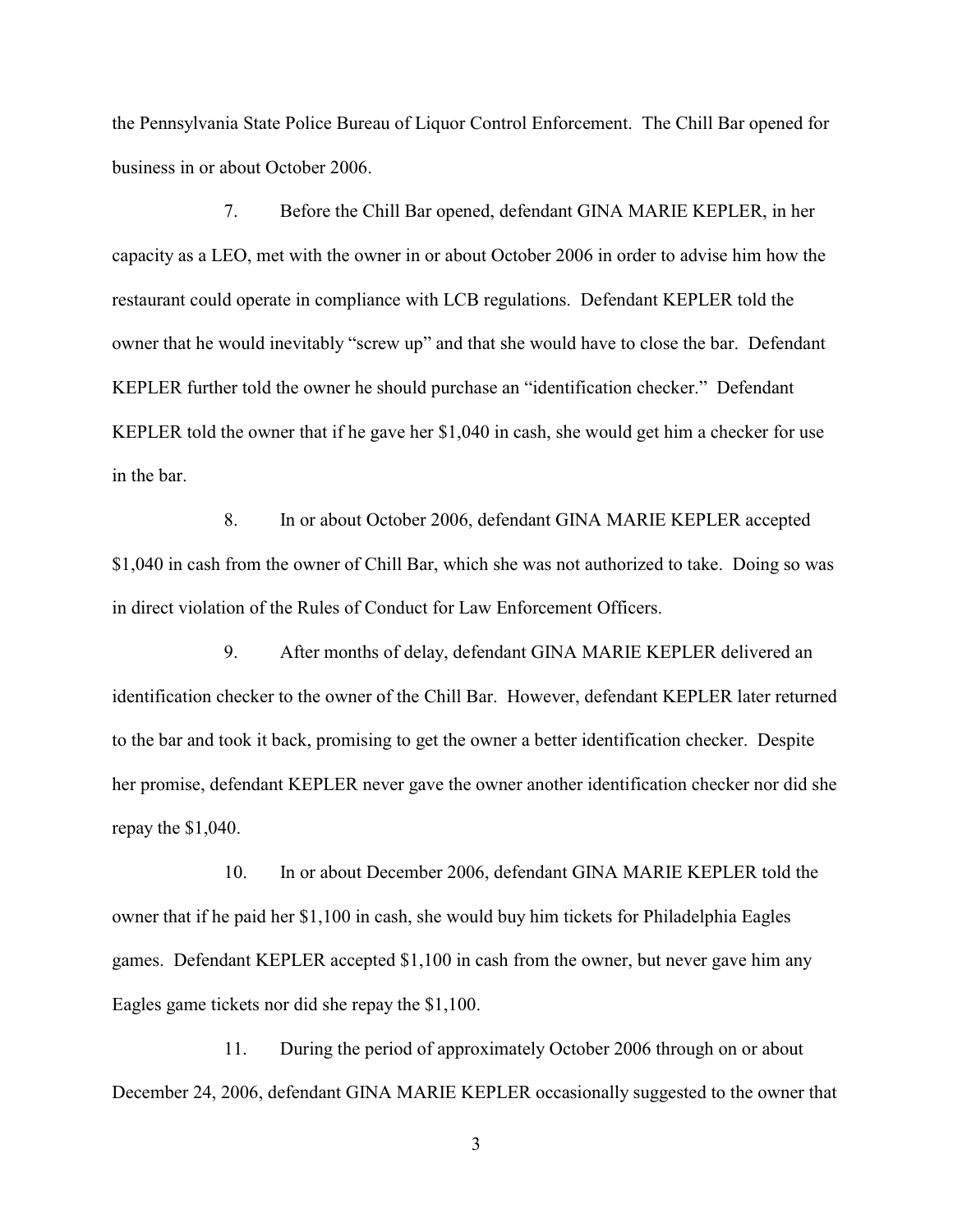some unnamed patrons of his bar had been cited for alcohol-related violations. Defendant KEPLER told the owner, who was unaware of these purported violations, not to "worry" about it.

12. From in or about October 2006, through on or about December 24, 2006, in Bucks County, in the Eastern District of Pennsylvania, defendant

## **GINA MARIE KEPLER**

obstructed, delayed and affected commerce, and the movement of articles and commodities in commerce, and attempted to do so, by extortion, in that defendant KEPLER obtained and attempted to obtain money from the owners of Chill Bar which was not due defendant KEPLER in her capacity as a Liquor Enforcement Officer with the Pennsylvania State Police Bureau of Liquor Control Enforcement, under color of official right.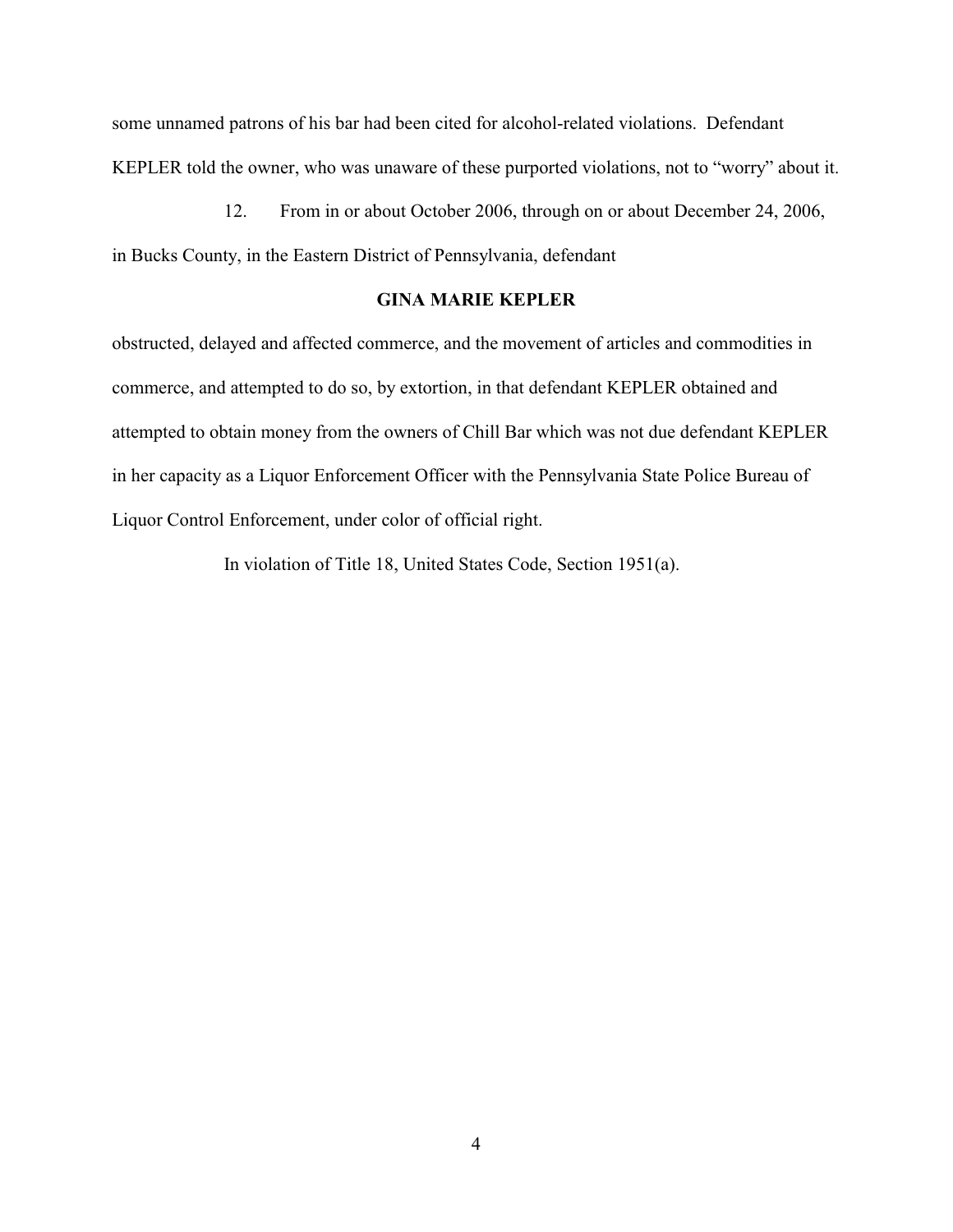### **COUNT TWO**

### **THE GRAND JURY FURTHER CHARGES THAT:**

1. Paragraphs 1 through 5 of Count One are realleged here.

2. Kenny's Spirited Eatery, 1134 Street Road, Southampton, Pennsylvania, in Bucks County, is a restaurant with a liquor license issued by the Liquor Control Board and enforced by the Pennsylvania State Police Bureau of Liquor Control Enforcement.

3. Beginning in approximately October, 2004, defendant GINA MARIE KEPLER had contacts with the owners of Kenny's Spirited Eatery in her capacity as a LEO.

4. In or about October, 2006, defendant GINA MARIE KEPLER told the owners that she had a personal problem. Defendant KEPLER asked the owners for \$2,000 and promised to repay them. Defendant KEPLER accepted \$2,000 in cash from the owners of Kenny's Spirited Eatery, which she was not authorized to take.

5. Defendant GINA MARIE KEPLER, to date, has not paid back the \$2,000 she took from the owners of Kenny's Spirited Eatery.

6. In or about October, 2006, in Bucks County, in the Eastern District of Pennsylvania, defendant

### **GINA MARIE KEPLER**

obstructed, delayed and affected commerce, and the movement of articles and commodities in commerce, and attempted to do so, by extortion, in that defendant KEPLER obtained money from the owners of Kenny's Spirited Eatery which was not due defendant KEPLER in her capacity as a Liquor Enforcement Officer with the Pennsylvania State Police Bureau of Liquor Control Enforcement, under color of official right.

In violation of Title 18, United States Code, Section 1951(a).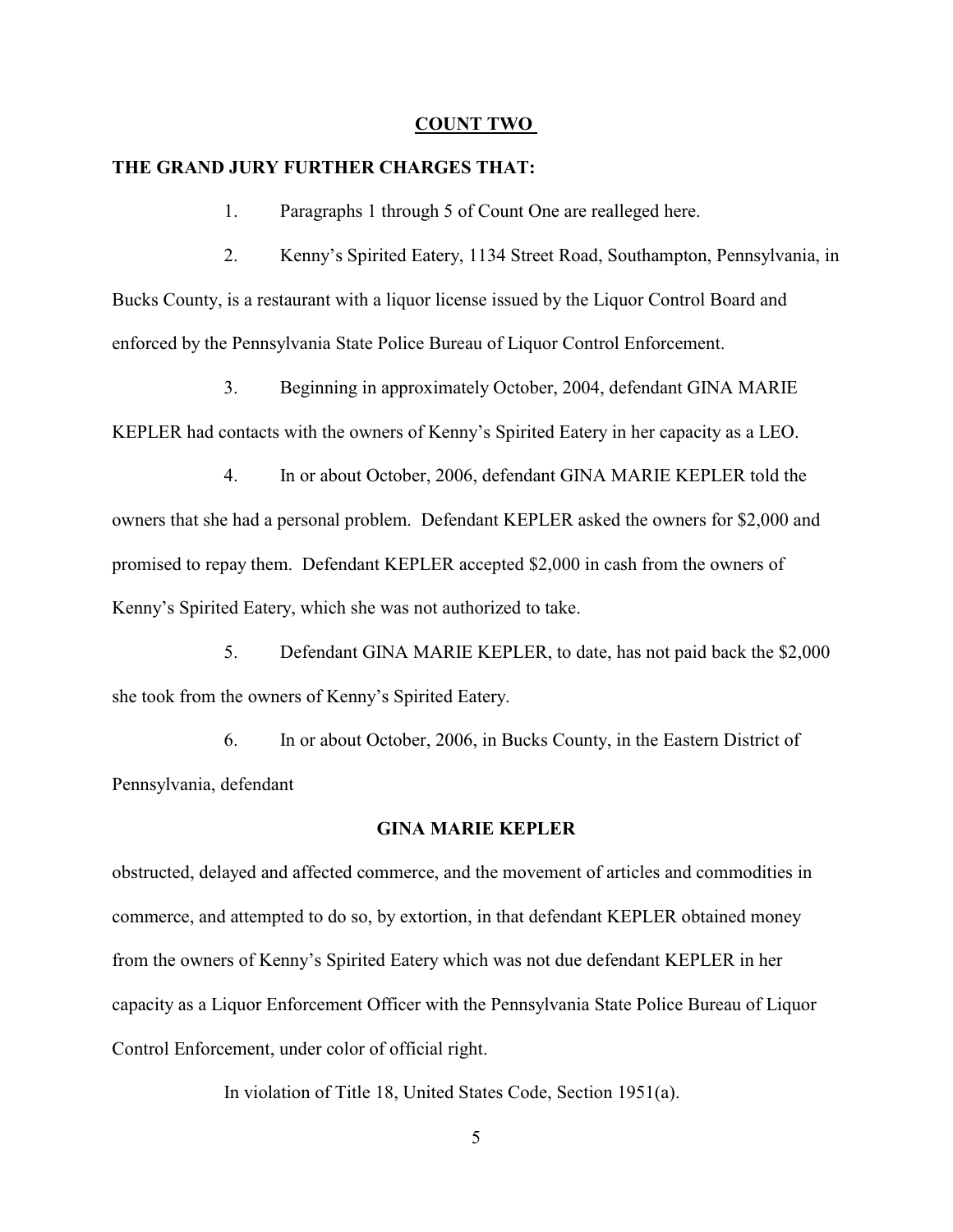### **COUNT THREE**

### **THE GRAND JURY FURTHER CHARGES THAT:**

1. Paragraphs 1 through 5 of Count One are realleged here.

2. Johnny Apples Restaurant, located at 184 Buck Road, Holland, Pennsylvania, in Bucks County, is a restaurant with a liquor license issued by the Liquor Control Board and enforced by the Pennsylvania State Police Bureau of Liquor Control Enforcement.

3. In approximately December 2007 or January 2008, defendant GINA MARIE KEPLER advised the owners of Johnny Apples Restaurant that the LCB had accessed a penalty on them because some of their checks to beer distributors had bounced for insufficient funds. Defendant KEPLER told the owners that she would close their restaurant if they did not pay the beer distributors the outstanding balance. Defendant KEPLER further told the owners that if they gave her \$1,100 in cash, she would assist them in resolving their penalties.

4. In or about January 2008, defendant GINA MARIE KEPLER accepted approximately \$1,100 in cash from the owner of Johnny Apples Restaurant, which she was not authorized to take.

5. In or about January 2008, the owners of Johnny Apples learned that checks they had previously issued to the beer distributors had, in fact, cleared. The owner advised GINA MARIE KEPLER that there was no outstanding balance and requested the return of the cash.

6. Despite this request, defendant GINA MARIE KEPLER did not return the approximately \$1,100 cash she took from the owners of Johnny Apples restaurant.

7. In or about January or February 2008, defendant GINA MARIE KEPLER returned to Johnny Apples restaurant and told the owner that she needed an additional \$700 to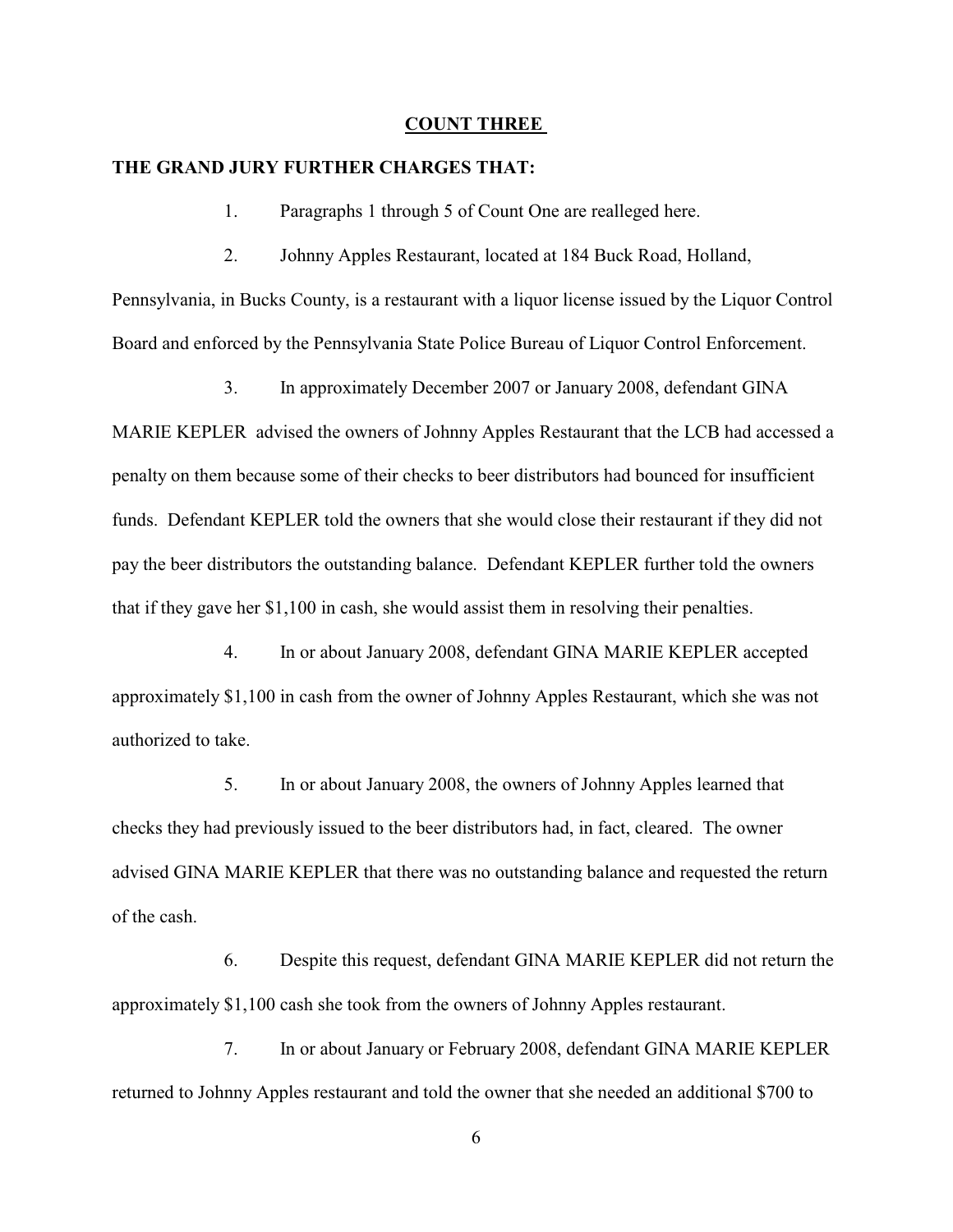\$800 in cash in order to resolve the problems resulting from the bounced checks, but the owners of Johnny Apples Restaurant refused to give her the additional money.

8. In or about January 2008, in Bucks County, in the Eastern District of Pennsylvania, defendant

# **GINA MARIE KEPLER**

obstructed, delayed and affected commerce, and the movement of articles and commodities in commerce, and attempted to do so, by extortion, in that defendant KEPLER obtained and attempted to obtain money from the owners of Johnny Apples Restaurant which was not due defendant KEPLER in her capacity as a Liquor Enforcement Officer with the Pennsylvania State Police Bureau of Liquor Control Enforcement, under color of official right.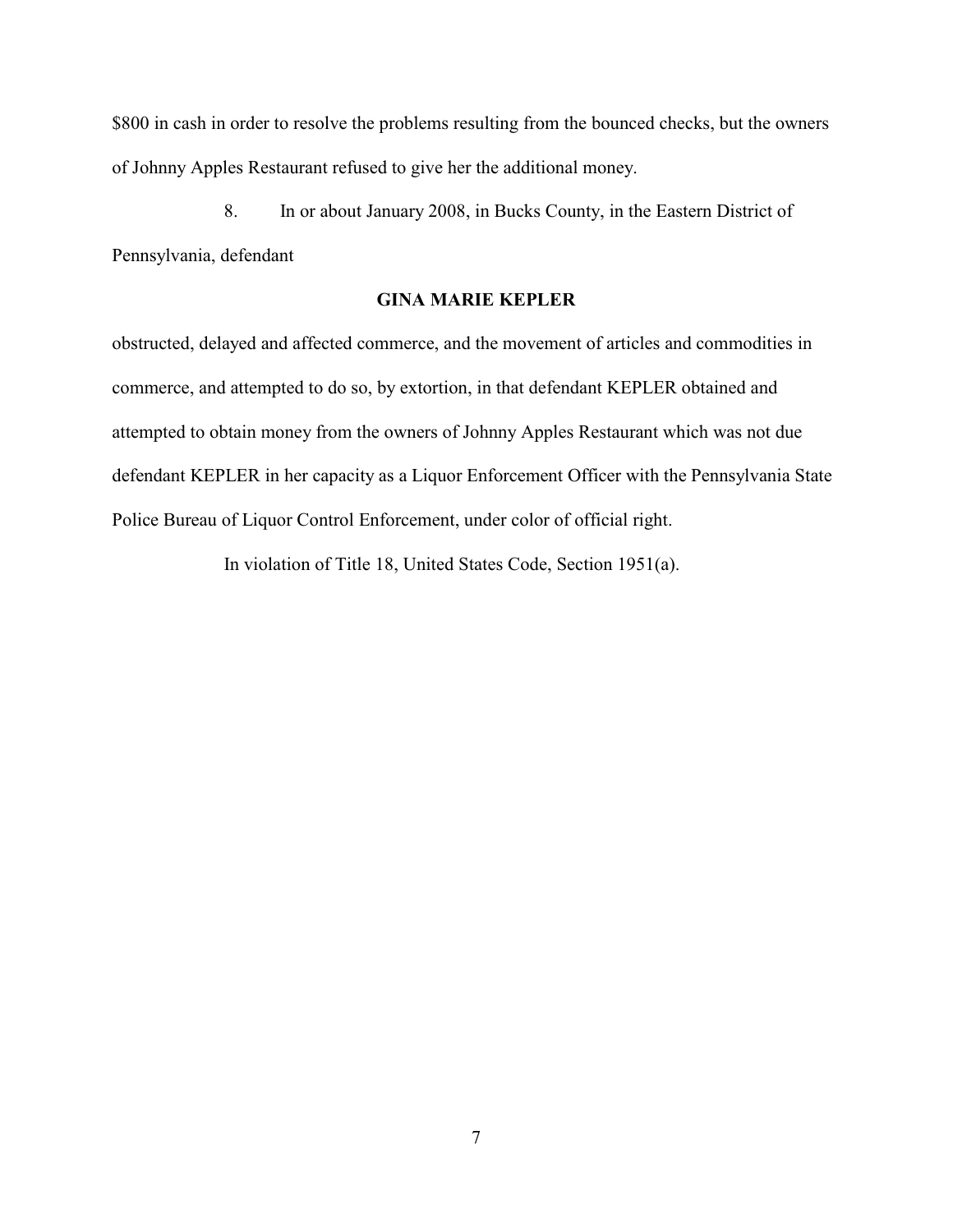### **COUNT FOUR**

### **THE GRAND JURY FURTHER CHARGES THAT:**

1. Paragraphs 1 through 5 of Count One are realleged here.

2. Jerzee's Sports Bar and Grill, located at 2509 Mount Carmel Avenue, Glenside, Pennsylvania, in Montgomery County, is a restaurant with a liquor license issued by the Liquor Control Board and enforced by the Pennsylvania State Police Bureau of Liquor Control Enforcement.

3. In approximately April 2008, defendant GINA MARIE KEPLER, in her capacity as a LEO, conducted an investigation into underage drinking at Jerzee's Sports Bar and Grill. Jerzee's Sports Bar and Grill did not receive any citations following the investigation, although one underage patron was cited for underage drinking at another establishment. The next day, defendant KEPLER called the owner of Jerzee's Sports Bar and Grill and told the owner that he needed an identification scanner. Defendant KEPLER told the owner not to buy a scanner until the owner had a chance to meet with KEPLER. Defendant KEPLER and the owner made an appointment to meet, but defendant KEPLER failed to appear for the appointment.

4. On October 16, 2008, defendant KEPLER conducted an investigation at Jerzee's Sports Bar and Grill and found no violations. KEPLER told the owner of Jerzee's that "today was on her" but that in the future she could cite him for violations. Defendant KEPLER further told the owner he should purchase an identification scanner, and that she could obtain one for him for \$1,100. The owner of Jerzee's gave defendant KEPLER a check in the amount of \$1,100 made out to cash to pay for the scanner.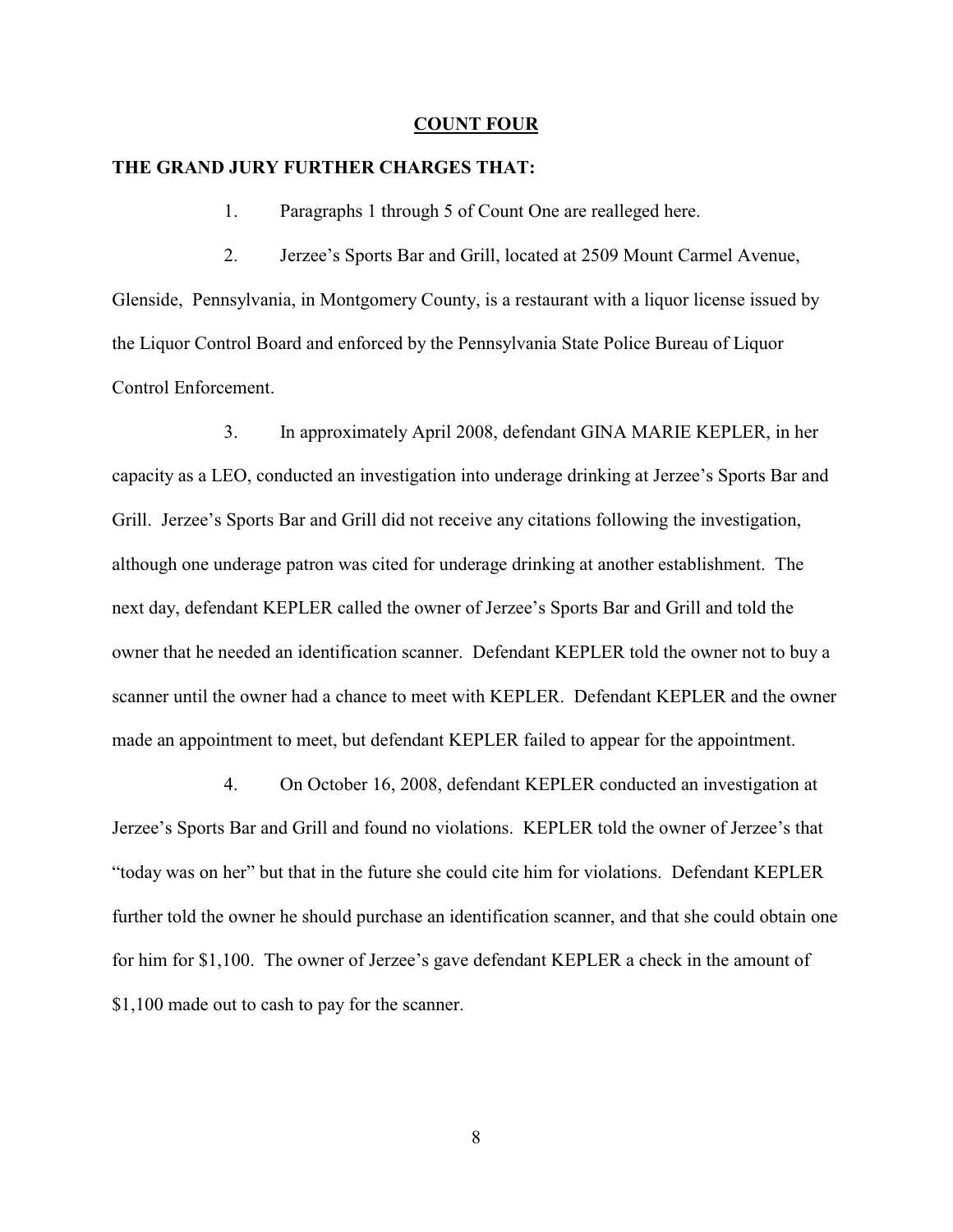5. Immediately following her receipt of the check from the owner of Jerzee's, defendant KEPLER obtained the assistance of another individual known to the grand jury to cash the check and receive the \$1,100 in cash. Defendant KEPLER was not authorized to accept the check or the cash from Jerzee's Sports Bar and Grill. Doing so was in direct violation of the Rules of Conduct for Law Enforcement Officers.

6. The owner of Jerzee's Sports Bar and Grill has never received an identification checker, nor has he received his money back from defendant KEPLER.

7. On or about October 16, 2008, in Montgomery County, in the Eastern District of Pennsylvania, defendant

### **GINA MARIE KEPLER**

obstructed, delayed and affected commerce, and the movement of articles and commodities in commerce, and attempted to do so, by extortion, in that defendant KEPLER obtained and attempted to obtain money from the owner of Jerzee's Sports Bar and Grill which was not due defendant KEPLER in her capacity as a Liquor Enforcement Officer with the Pennsylvania State Police Bureau of Liquor Control Enforcement, under color of official right.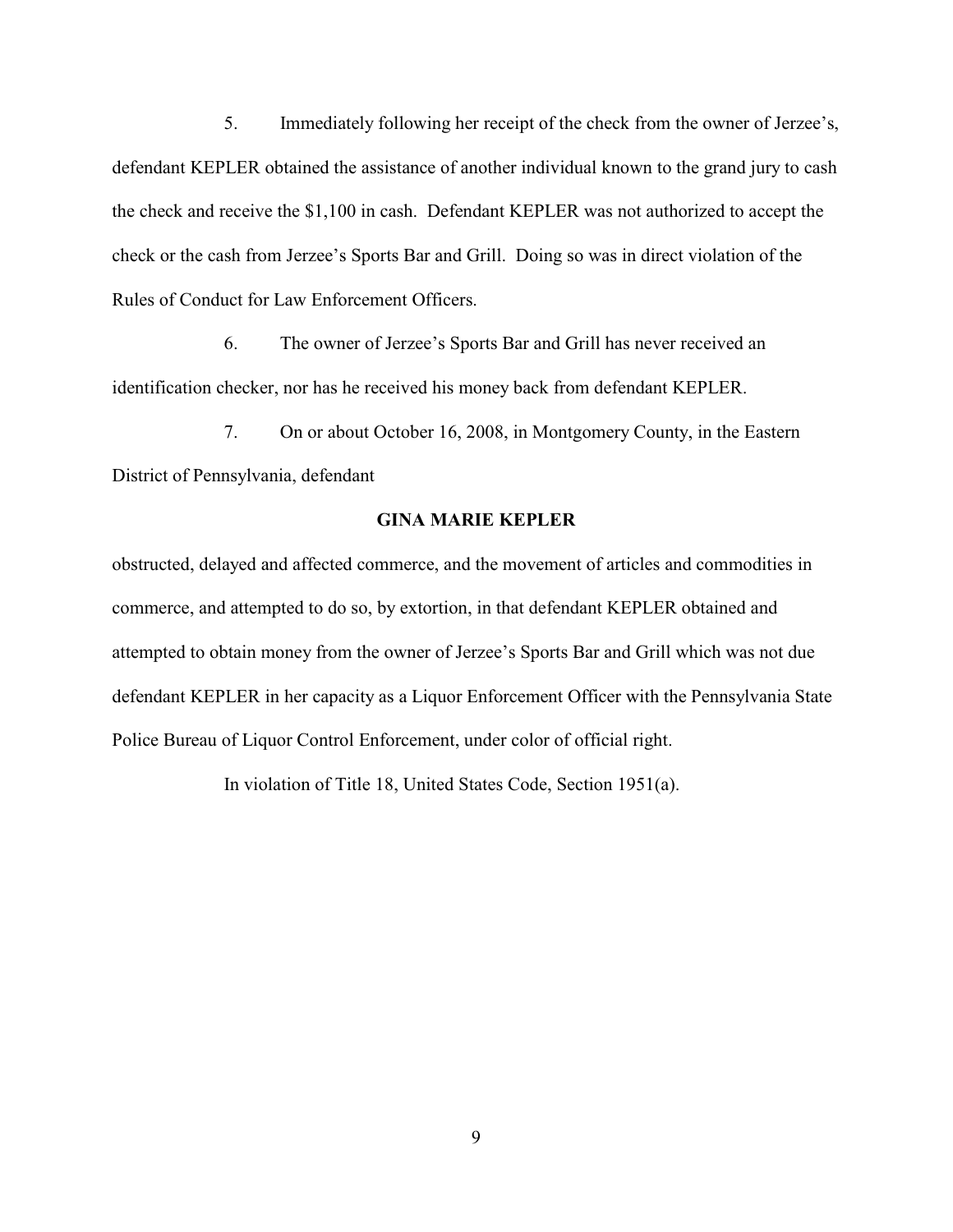### **COUNT FIVE**

### **THE GRAND JURY FURTHER CHARGES THAT:**

1. Paragraphs 1 through 5 of Count One are realleged here.

2. Maggio's, located at 400 2nd Street Pike, Southampton, Pennsylvania, in Bucks County, is a restaurant with a liquor license issued by the Liquor Control Board and enforced by the Pennsylvania State Police Bureau of Liquor Control Enforcement.

3. In approximately February 2007, defendant GINA MARIE KEPLER, in her capacity as a LEO, arrived at Maggio's and announced that she was investigating alleged violations of the Pennsylvania Liquor Code and the Liquor Control Board Regulations. Defendant KEPLER then told the owner of Maggio's that he needed an identification scanner, and that she could sell one to him for \$800. The owner of Maggio's gave defendant KEPLER \$800 in cash for the scanner because he was aware of what defendant KEPLER could do to his business if he did not cooperate with her.

4. In approximately June 2007, defendant KEPLER delivered a yellow scanner to Maggio's. The scanner was missing parts and did not work. Defendant KEPLER promised to replace the broken scanner. She picked up the yellow scanner, and has not delivered another scanner, nor has she returned the \$800 paid to her by the owner of Maggio's.

5. Defendant KEPLER was not authorized to accept the cash from Maggio's. Doing so was in direct violation of the Rules of Conduct for Law Enforcement Officers.

6. Several months after defendant KEPLER took the scanner back, she called Maggio's twice and spoke to the owner. In both phone calls, defendant KEPLER told the owner that a car accident had occurred, and the drunk driver had been drinking at Maggio's. Defendant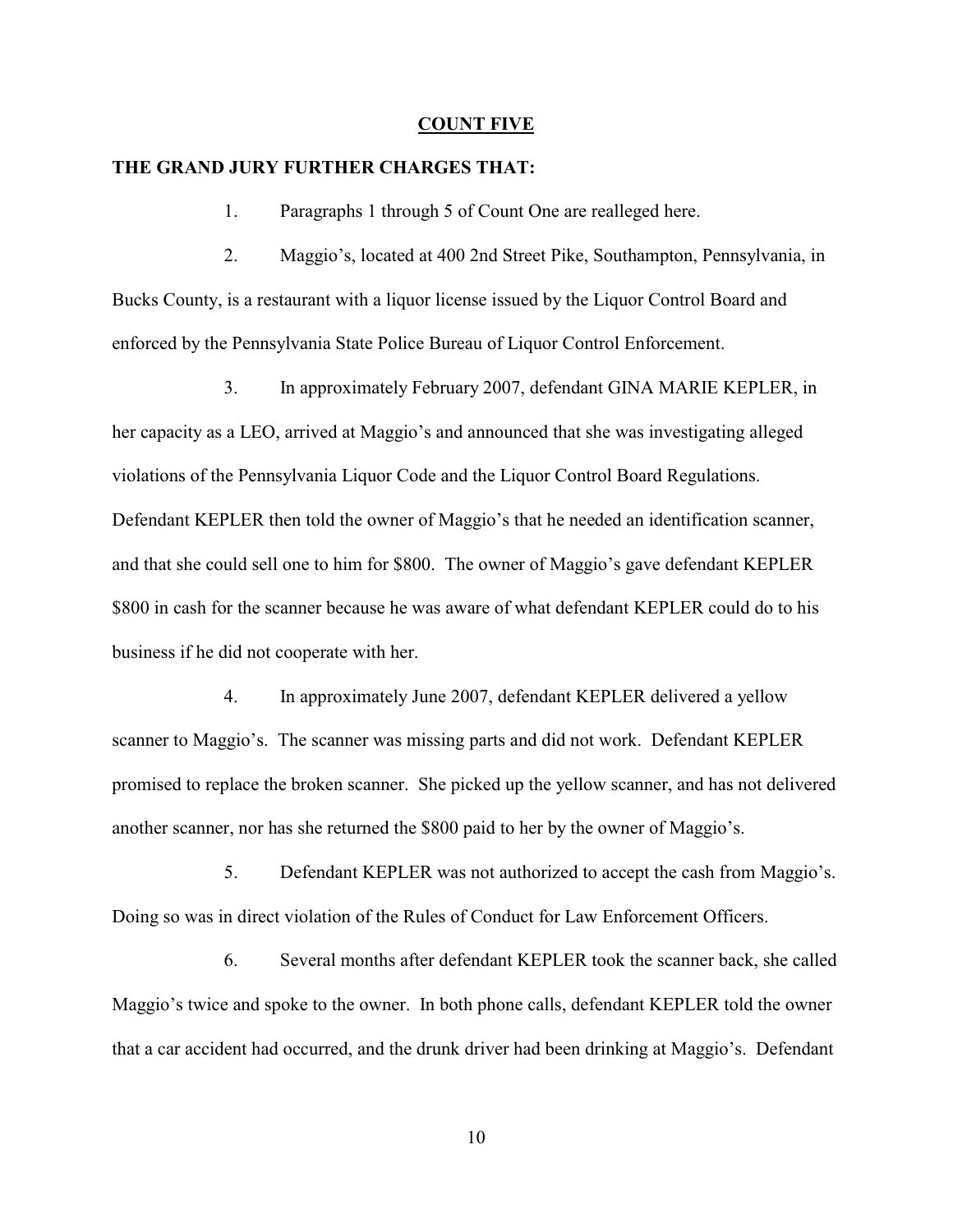KEPLER told the owner that he "didn't have to worry about it," because she was the first LEO agent notified about the accident.

7. In or about June 2007, in Bucks County, in the Eastern District of Pennsylvania, defendant

# **GINA MARIE KEPLER**

obstructed, delayed and affected commerce, and the movement of articles and commodities in commerce, and attempted to do so, by extortion, in that defendant KEPLER obtained and attempted to obtain money from the owner of Maggio's which was not due defendant KEPLER in her capacity as a Liquor Enforcement Officer with the Pennsylvania State Police Bureau of Liquor Control Enforcement, under color of official right.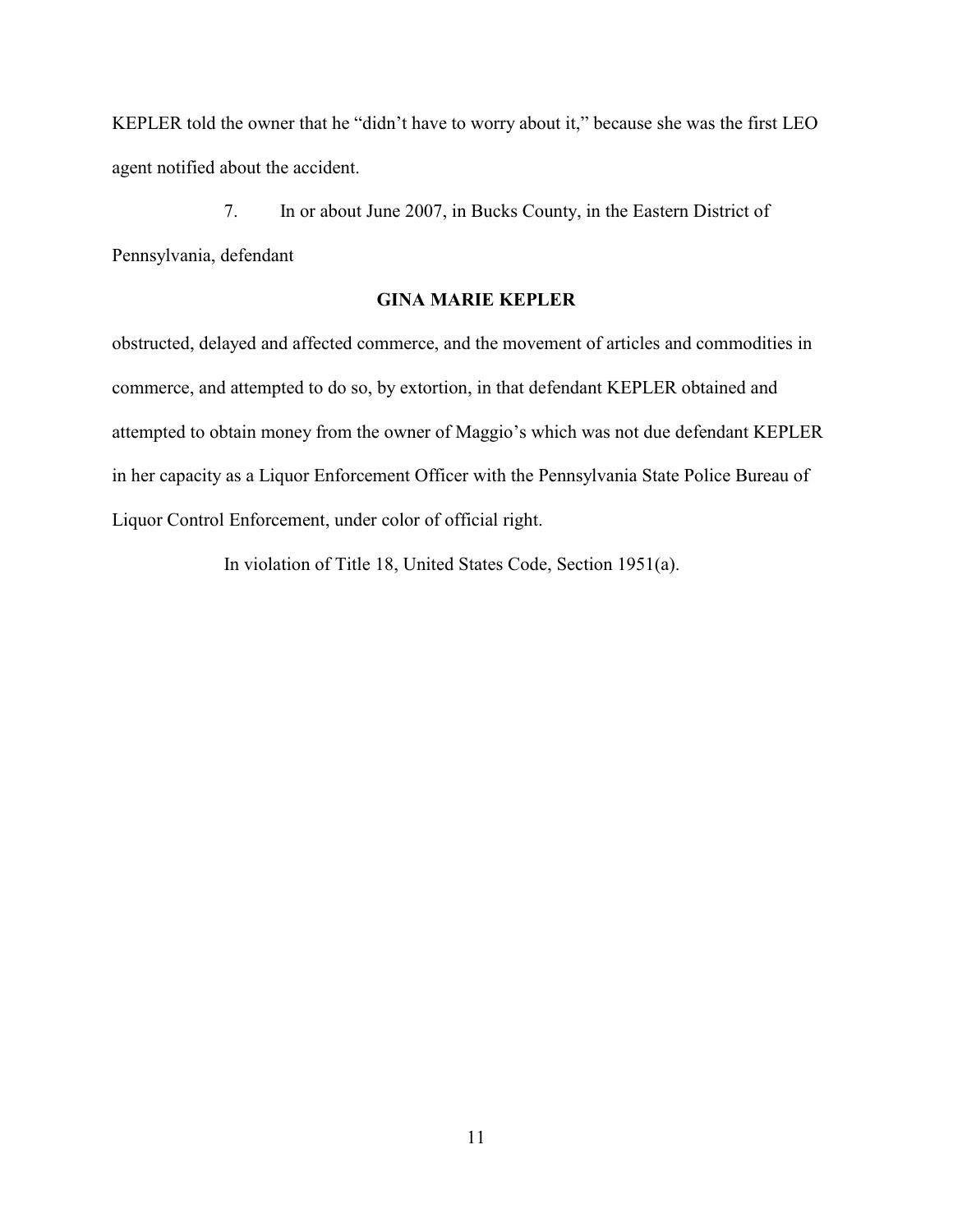### **COUNT SIX**

### **THE GRAND JURY FURTHER CHARGES THAT:**

1. Paragraphs 1 through 5 of Count One are realleged here.

2. Bobby Burgers Tavern, in Conshohocken, the Bridgeport Rib House in Bridgeport, and the Perkiomen Café in Oaks, are all restaurants with the same owner, with liquor licenses issued by the Liquor Control Board and enforced by the Pennsylvania State Police Bureau of Liquor Control Enforcement.

3. In early 2008, defendant KEPLER met with the owner of Bobby Burgers Tavern, the Bridgeport Rib House, and the Perkiomen Café at the Perkiomen Café, where KEPLER had conducted an investigation. KEPLER told the owner about some violations, and gave a written warning. KEPLER suggested that the owner purchase identification scanners for his businesses. The owner bought three scanners on March 3, 2008 for \$875 each.

4. In early April 2008, defendant KEPLER asked to borrow one of the scanners purchased by the owner of Bobby Burgers Tavern, the Bridgeport Rib House, and the Perkiomen Café, to show to the Montgomery County District Attorney's Office and the Pennsylvania State Police. The owner agreed to let defendant KEPLER borrow the scanner because she was a law enforcement officer and the owner was afraid that if he said no, he would suffer repercussions. The owner took the scanner from the Bridgeport Rib House, put it in a box, and left it for defendant KEPLER to pick up, which she did. The scanner, or its equivalent value, has never been returned to the Bridgeport Rib House or its owner.

5. Defendant KEPLER was not authorized to take the identification scanner from the Bridgeport Rib House or its owner. Doing so was in direct violation of the Rules of Conduct for Law Enforcement Officers.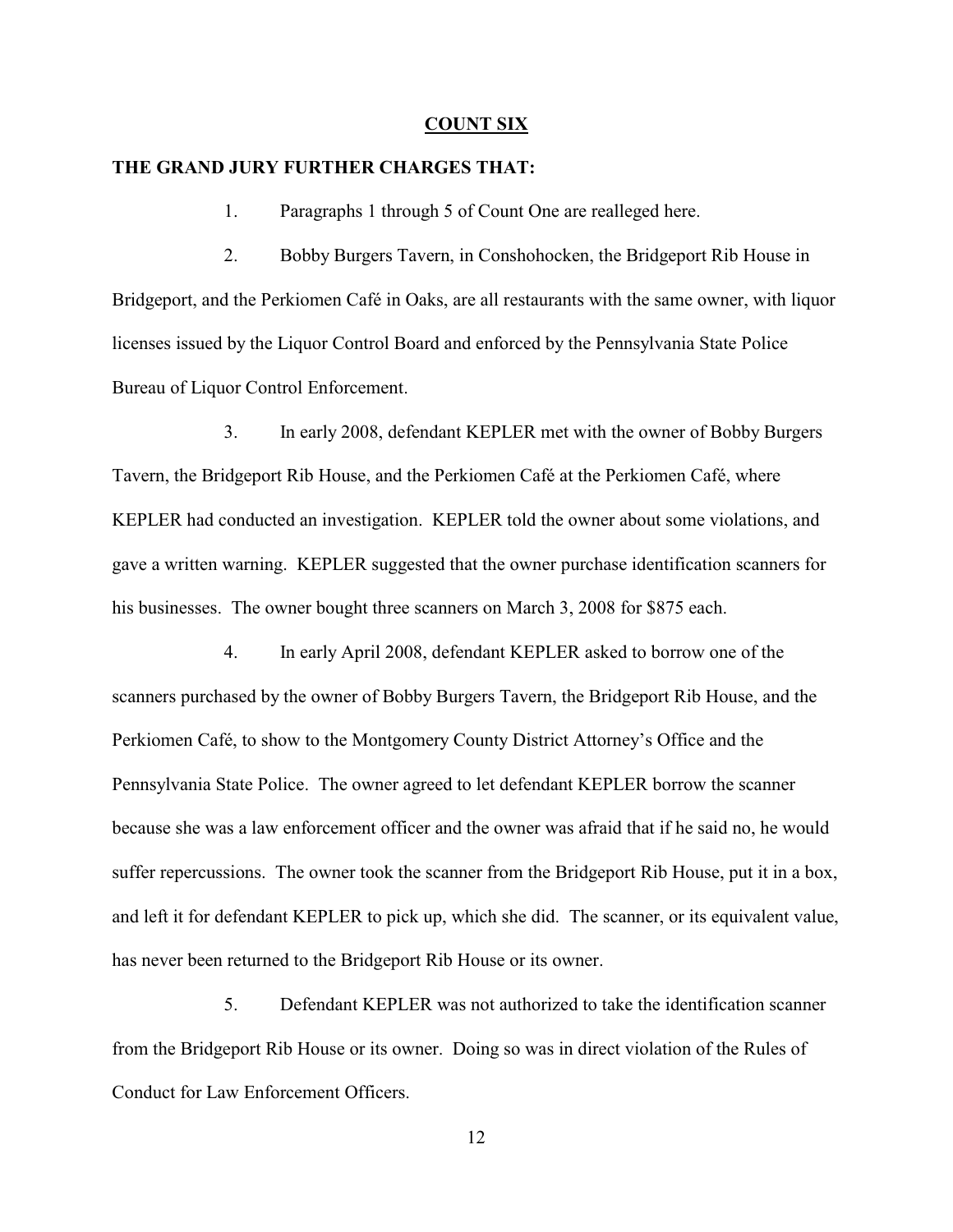6. In or about April 2008, in Bucks County, in the Eastern District of Pennsylvania, defendant

# **GINA MARIE KEPLER**

obstructed, delayed and affected commerce, and the movement of articles and commodities in commerce, and attempted to do so, by extortion, in that defendant KEPLER obtained and attempted to obtain an identification scanner from the owner of Bobby Burgers Tavern, the Bridgeport Rib House, and the Perkiomen Café, which was not due defendant KEPLER in her capacity as a Liquor Enforcement Officer with the Pennsylvania State Police Bureau of Liquor Control Enforcement, under color of official right.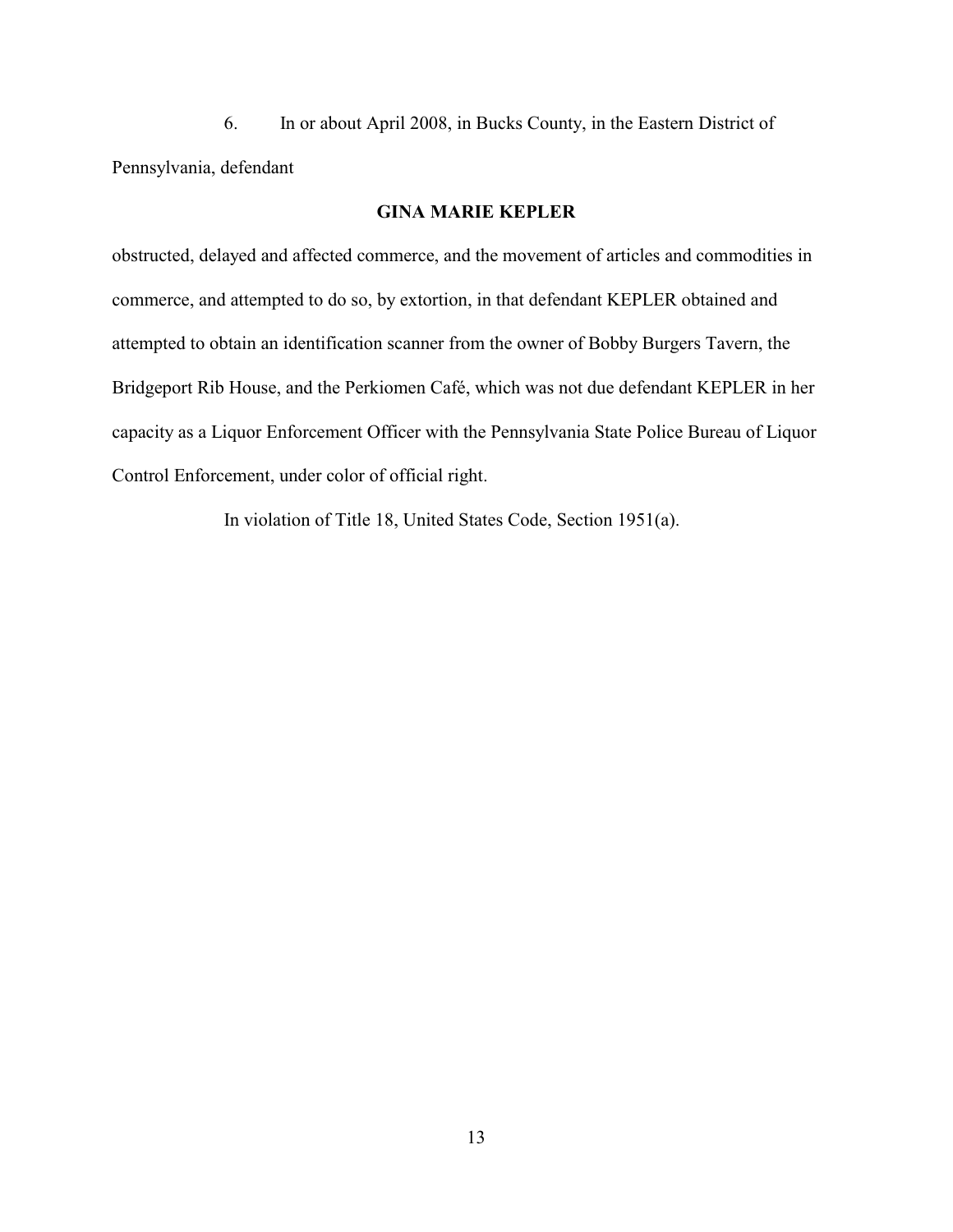### **COUNT SEVEN**

### **THE GRAND JURY FURTHER CHARGES THAT:**

1. Paragraphs 1 through 5 of Count One are realleged here.

2. Langhorne Hotel, located at 100 West Maple Avenue, Langhorne, Pennsylvania, in Bucks County, is a restaurant with a liquor license issued by the Liquor Control Board and enforced by the Pennsylvania State Police Bureau of Liquor Control Enforcement.

3. In approximately April 2008, defendant GINA MARIE KEPLER, in her capacity as a LEO, called the owner of the Langhorne Hotel and told him that she had seen an intoxicated patron in his bar being served alcohol. Defendant KEPLER came into the bar shortly after that call to introduce herself. During the visit, KEPLER suggested that the owner purchase an identification scanner. The owner already had two scanners, but KEPLER told him she knew of a new improved model that she could get at cost. The owner agreed to buy the scanner, and gave KEPLER \$950 in cash.

4. Shortly thereafter, defendant KEPLER delivered a scanner to the owner of the Langhorne Hotel. The scanner was not in a box and did not have paperwork with it. Defendant KEPLER assured the owner that the scanner was better than the other scanners he already had. The owner was unable to get the scanner to work, and repeatedly tried to contact defendant KEPLER to return it. KEPLER never appeared to take the scanner back or return the owner's money.

5. Defendant KEPLER was not authorized to accept the cash from the Langhorne Hotel. Doing so was in direct violation of the Rules of Conduct for Law Enforcement Officers.